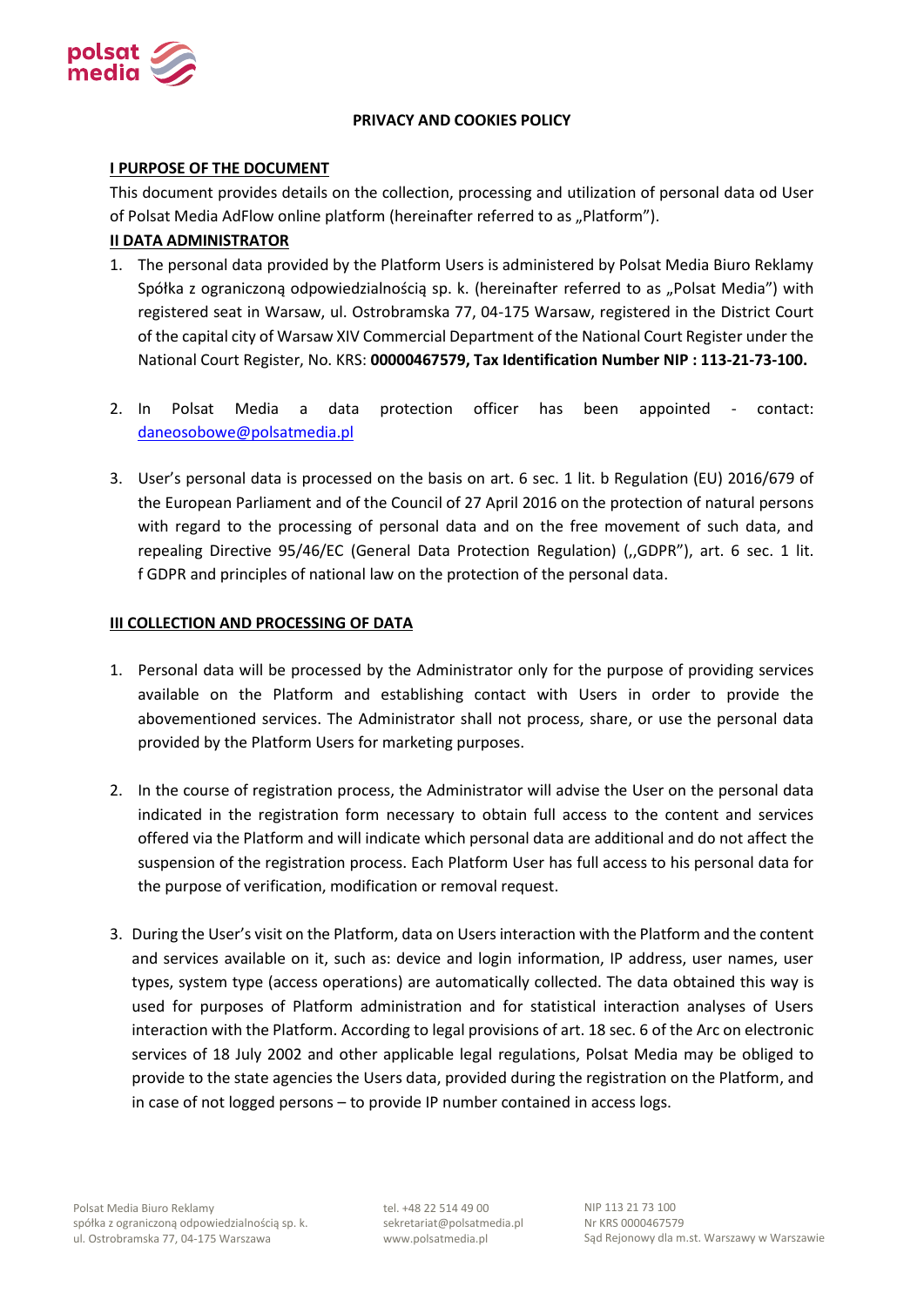

- 4. The information provided by Platform Users is processed and stored with the use of appropriate security measures in accordance with the requirements of the law in force in the territory of Poland. Polsat Media secures Users data against unauthorized access, use or disclosure. The data is processed in controlled environment while taking precautions. At the same time, Polsat Media points out that Users should not provide data to third parties and to use "log out" button after the end of using the content and services available on the Platform.
- 5. The User's personal data will be stored for a period of 365 days.

# **IV ACCESS TO PERSONAL DATA**

- 1. The User has a right to request from Polsat Media access to his personal data, rectification, deletion or limitation of processing. The User has a right to object to the processing of the personal data and to transfer the personal data.
- 2. The User has a right to lodge a complaint with the supervisory body competent for the protection of the personal data i.e. President of the Personal Data Protection Office.
- 3. A condition for using the Polsat Media services and establish contact with User is to provide User's personal data.

# **V COOKIES POLICY**

- 1. Cookies are small text files that are sent from website and applications and are stored in the browser cache and other technological solutions on personal computers. Cookies allow high quality service provision in the applied business model and improve the use of the service. The files recognize an Internet user on his or her next visit od in a single visit in order to enhance some e.g. the functions, e.g. those related to logging in/out, or to provide personalized information. The cookie files used on the Platform are safe files and do not have adverse impact on the terminal equipment. Data stored in cookie files contains only information which the website or application concerned saves and to which has an access. Therefore, there is no information such as external data concerning other websites or application.
- 2. The cookies used on websites can be manager via the browser. The changes in settings do not affect cookie files already stored on a computer. The files can be deleted via the browser's settings. Internet users can manage the cookie files being used. However, rejecting cookies may affect the access by limitation or no access to services offered on the Platform.
- 3. The cookies files connected with the Platform usage are divided into session cookies and persistent cookies.
- 4. Session cookies are necessary cookie files which enable the website of the application exploration and the use of its basic functions. The files are used in the course of a single session. They are used to identify the User as a logged in use and to guarantee the connection with an adequate service during any process modifications implemented.